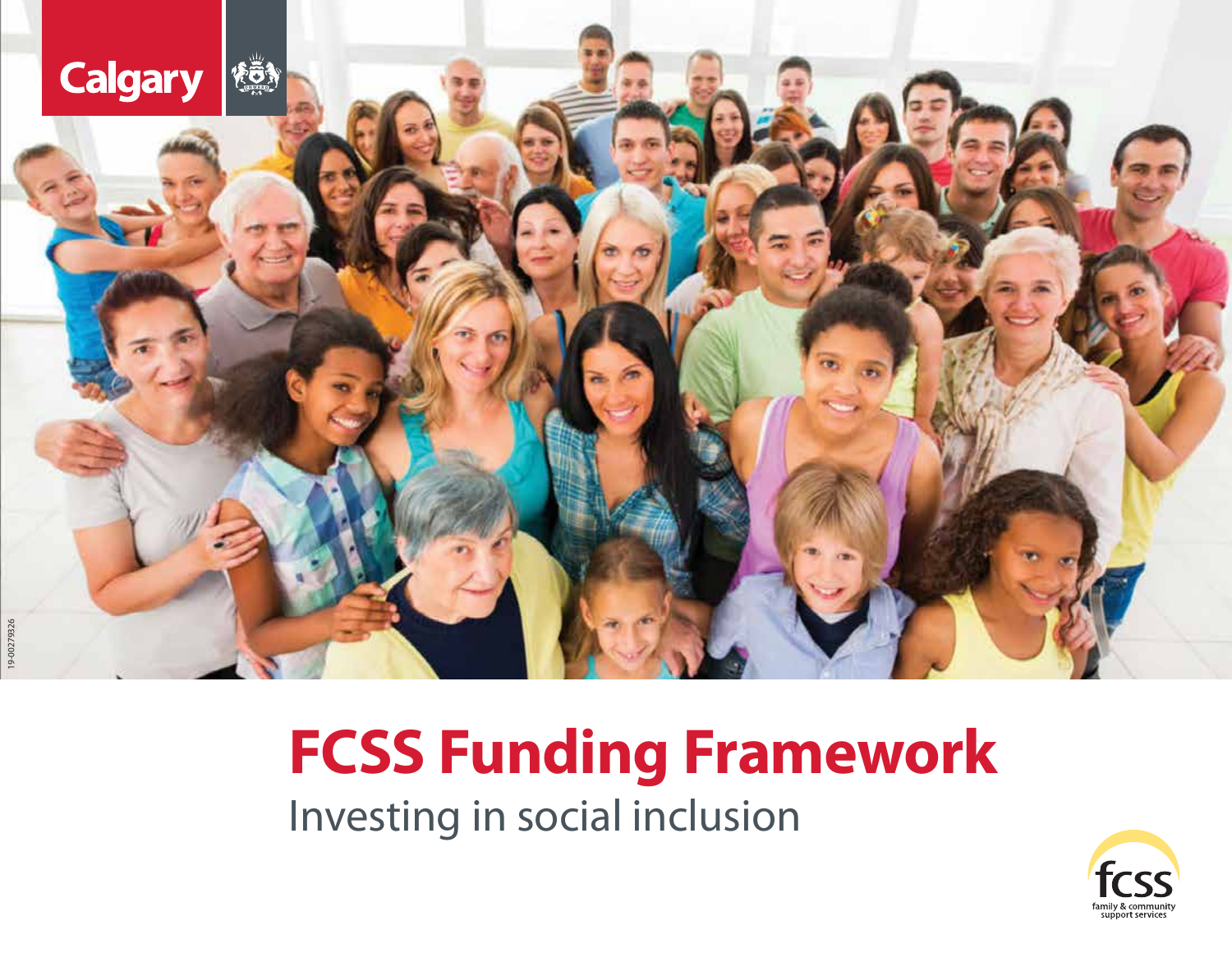

## **1. Family & Community Support Services**

## **Background**

Family & Community Support Services (FCSS) is a joint municipal/provincial funding program designed to establish, administer and operate preventive social services.

The *FCSS Act* mandates an emphasis on **prevention** and **volunteerism**, with a cost sharing arrangement between the province and municipalities/Métis settlements and a focus on enhanced **local autonomy**. As stated in the *FCSS Regulation* (Province of Alberta, n.d., Section 3 AR 218/94: 2-3), FCSS programs must do one or more of the following:

- i. Help people to develop independence, strengthen coping skills and become more resistant to crisis.
- ii. Help people to develop an awareness of social needs.
- iii. Help people to develop interpersonal and group skills which enhance constructive relationships among people.
- iv. Help people and communities to assume responsibility for decisions and actions which affect them.
- v. Provide supports that help sustain people as active participants in the community.

The City of Calgary has partnered with the Government of Alberta to deliver FCSS since 1966. *City Council's FCSS Policy* (CPS2016-05) provides guidance for the administration of FCSS at the local level. Preventive social programs are supported through FCSS Calgary to collectively reach tens of thousands of Calgarians and leverage millions of dollars through volunteers' contributions and fundraised dollars.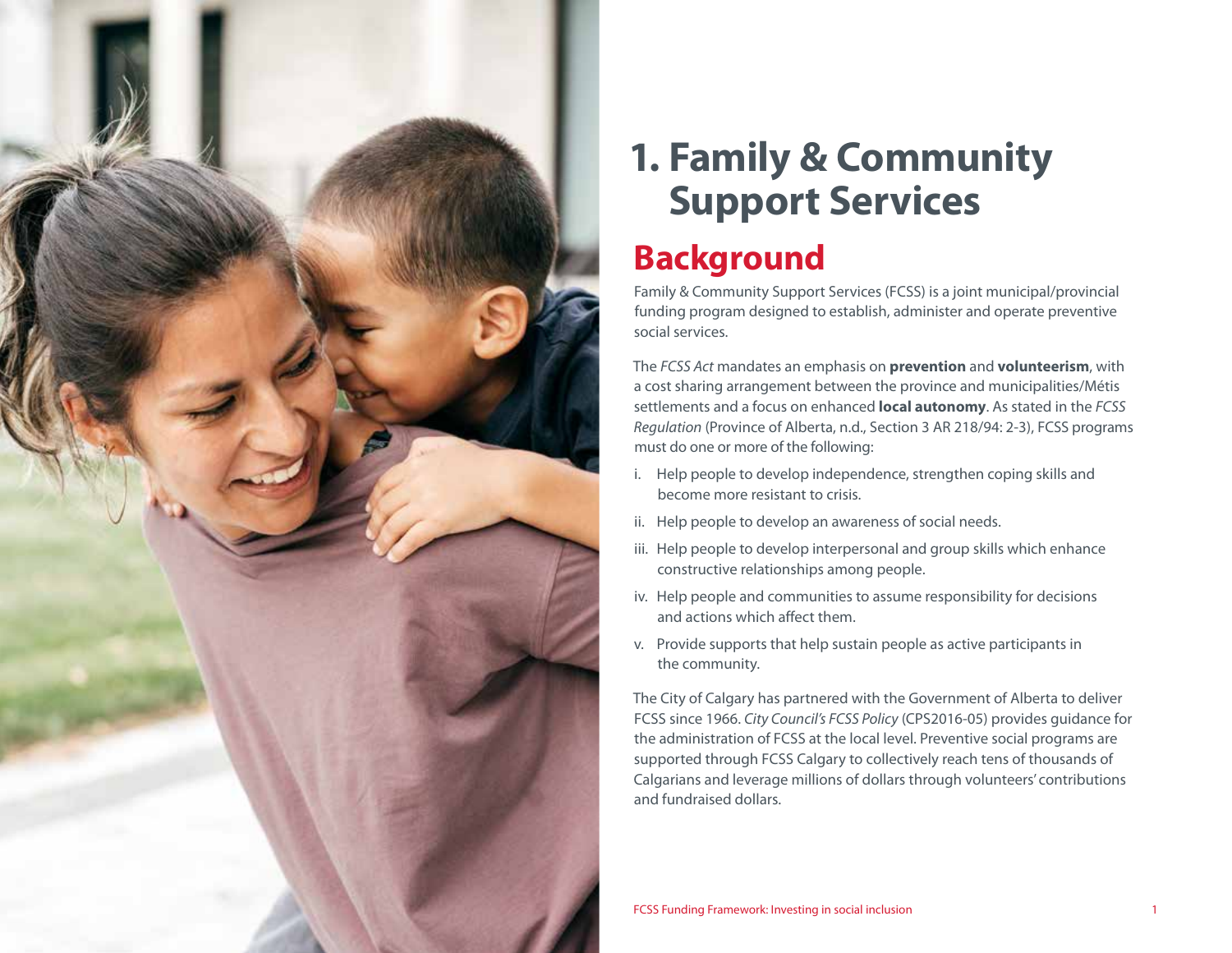

## **2. FCSS Funding Framework: Investing in social inclusion**

An extensive evaluation of the Social Sustainability Framework – which guided the FCSS Calgary funding allocations and practices from 2009 to 2018 – confirmed that FCSS-funded programs are collectively having a large, positive effect on social inclusion among program participants. The evaluation also highlighted the importance of place-based neighbourhood strengthening initiatives for increasing residents' wellbeing. The evaluation results, as well as the feedback and recommendations from key stakeholders informed the *FCSS Funding Framework: Investing in social inclusion* (the Framework).

The Framework provides a strategic direction to guide FCSS funding in a way that's responsive to emerging trends in the community, while also being flexible to incorporate new knowledge in the area of prevention.

Inequities among Calgarians and neighbourhoods continue to contribute to social isolation, especially for those who experience vulnerabilities, which in turn can lead to negative economic and social outcomes. Investment in prevention enhances social inclusion and removes barriers to equity.

Guided by this Framework, The City of Calgary provides funding for programs and initiatives that consider **intersectionality** and support Calgarians whose multiple identities — such as ability, age, ethnicity, gender, immigration status, Indigeneity, race, sexual orientation and socio-economic status — may lead to multiple vulnerabilities. Funding is directed to the following five **priority population groups**: children/youth, families, Indigenous people, newcomers to Canada and seniors.

The City of Calgary also directs funding to increase social inclusion in select neighbourhoods where a high proportion of residents experience risk factors. Funding to strengthen social infrastructure is directed to policies and systems that affect service delivery. The three-pronged approach, i.e., investing in programs/services, community and policy/systems change, provides a holistic, multi-dimensional funding framework (see diagram on the next page).

FCSS Funding Framework: Investing in social inclusion 2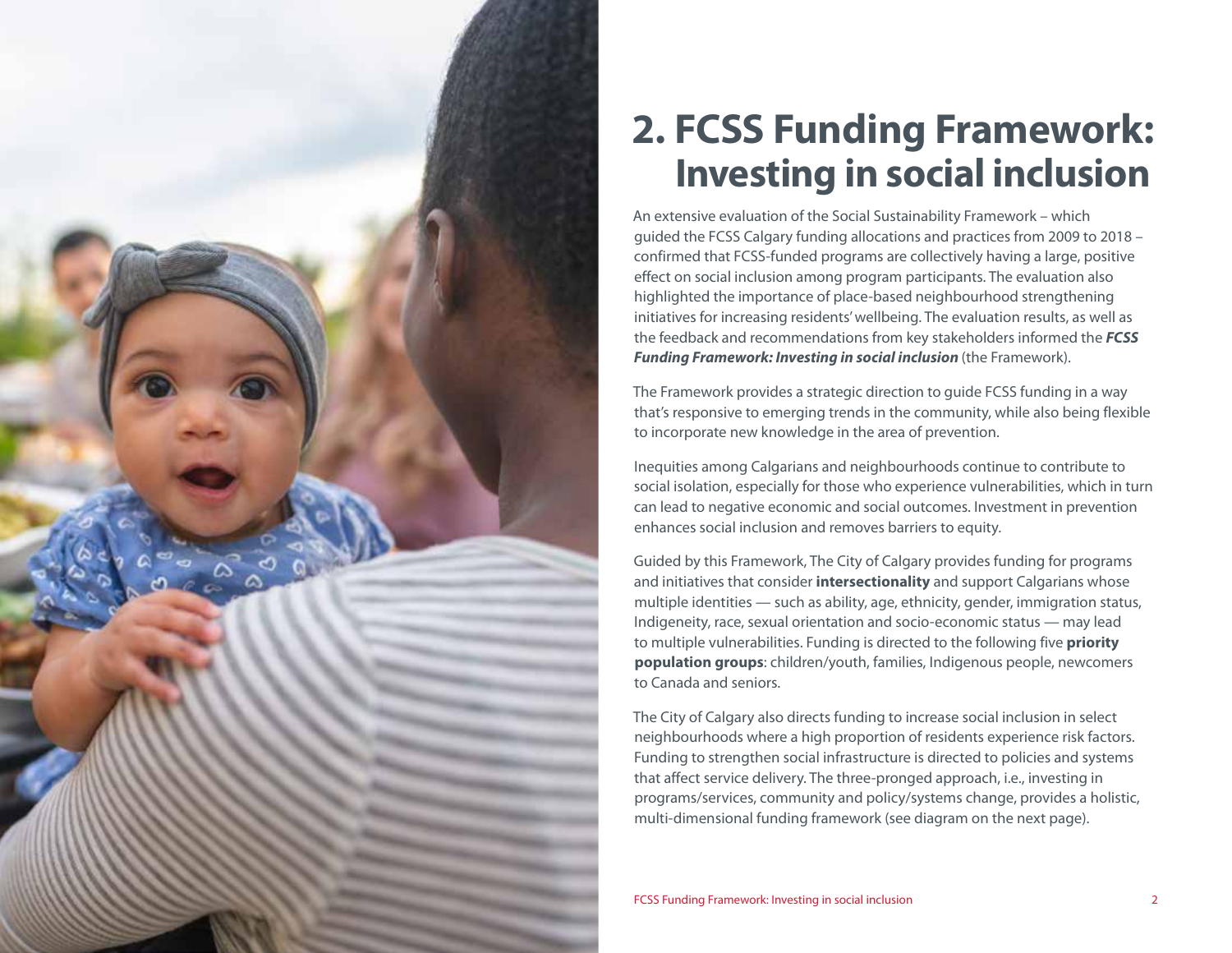## **FCSS Funding Framework**

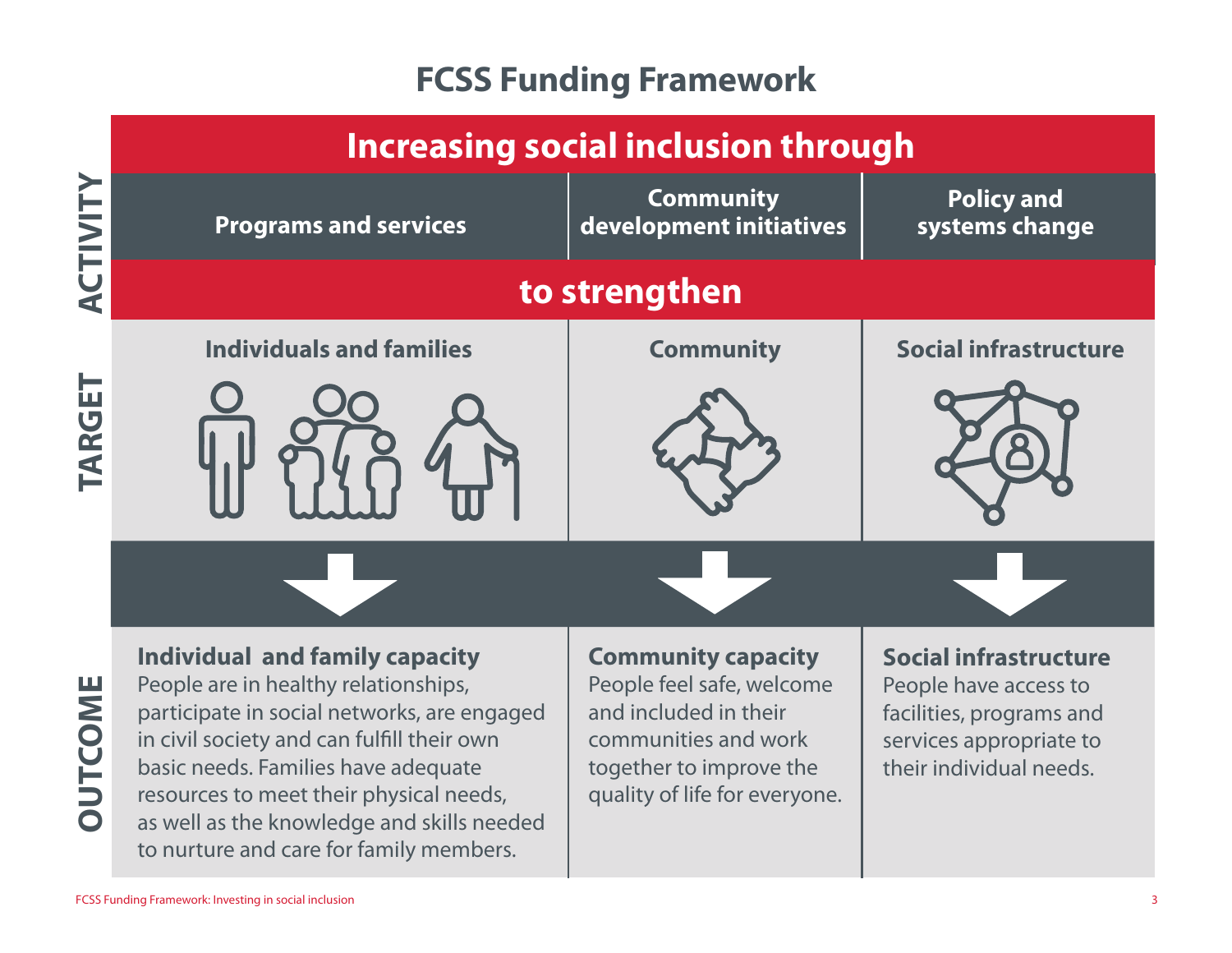

## **2.1 Vision**

A great place to make a living, a great place to make a life.

## **2.2 Mission**

Making life better every day.

### **2.3 Long-term outcome – Increased social inclusion**

The City of Calgary allocates FCSS Calgary funding to programs and initiatives that contribute to its long-term outcome of **increased social inclusion** of Calgarians experiencing vulnerabilities. Social isolation leads to a wide range of issues, such as family instability, child maltreatment, unemployment and crime. Social isolation is also linked to negative physical and mental health outcomes. Investing in programs and initiatives that increase social inclusion advances The City of Calgary's vision of making Calgary a great place to make a living, a great place to make a life.

**Increased social inclusion** is achieved through three main approaches:

- Preventive programs and services for individuals and families.
- Community development initiatives.
- Policy and systems change initiatives.

The diagram on page 3 shows how these three approaches contribute to increased social inclusion.

Research demonstrates that these approaches, when used from an **evidence-informed** perspective, **increase protective factors and decrease risk factors** in individuals, families and communities, while strengthening Calgary's social infrastructure.

Mid-term outcomes have been identified for each of these approaches to assess progress towards the long-term outcome of increased social inclusion.

FCSS Funding Framework: Investing in social inclusion 4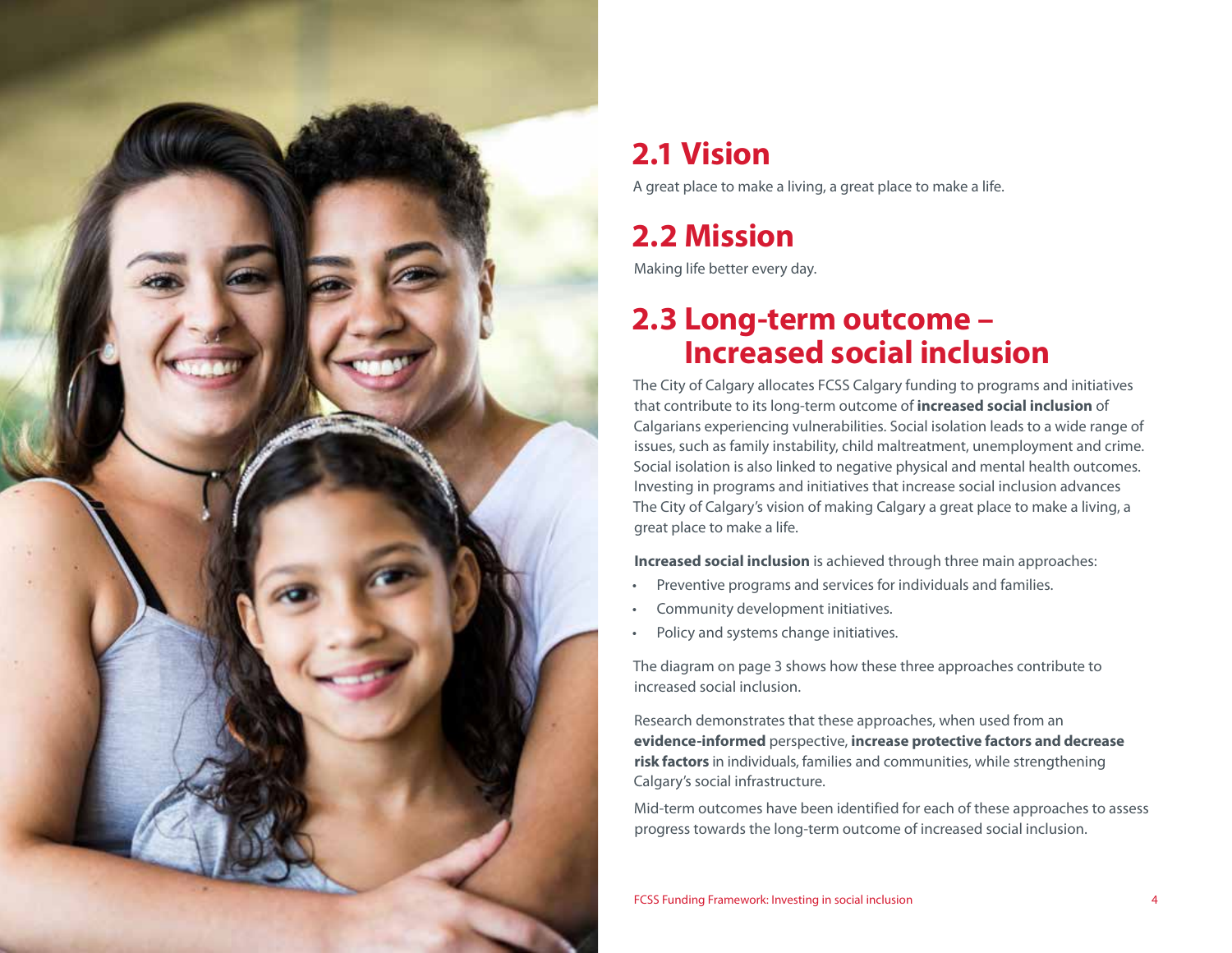### **2.4 Mid-term outcomes**

#### **Programs and services mid-term outcomes**

Evidence-informed programs and services contribute to the following five mid-term outcomes (for more information, see the FCSS Research Briefs at calgary.ca/fcss).

#### **Mid-term outcome 1: Increased positive child and youth development**

**Positive child and youth development focuses on developmental outcomes achieved in childhood, adolescence and early adulthood that are instrumental to success, health and happiness in adulthood.**

Some examples of positive child and youth developmental outcomes are:

- Improved ability to make friends.
- Enhanced ability to cope with challenges.
- Gains in positive self-worth and sense of identity.
- Growth in pro-social attitudes.
- Enhanced sense of belonging.

#### **Mid-term outcome 2: Enhanced economic self-sufficiency**

**Adult personal capacity, the ability to make positive, sustainable and long-term decisions, is closely tied to economic self-sufficiency, having enough income to consistently meet basic needs.**

Some examples of adult personal capacity and economic self-sufficiency outcomes are:

- Increased income through earnings and/or social benefits/transfer.
- Improved quality of employment (e.g. permanency, benefits, opportunities for advancement).
- Improvement in financial literacy.
- Increased savings.

#### **Mid-term outcome 3: Growth in social capital/social participation**

**Social capital focuses on positive social ties that can provide social support, enhanced feelings of inclusion, positive role models and information to enhance participation in all aspects of society. Positive social ties are connections among people that are used for sharing information, knowledge, feelings and experiences.** 

Some examples of social capital/social participation outcomes are:

- Increased number of individuals who provide support.
- Improved quality of relationships with people who provide support.
- Increased participation in social groups and activities.

#### **Mid-term outcome 4: Improved family functioning and positive parenting**

**Family functioning considers how well families meet family members' needs and includes factors such as relationships between family members, communication, sharing of tasks and outlook, among others. Positive parenting is a key component of family functioning and includes factors like showing love and affection, effectively managing household tasks, setting and enforcing rules consistently and other factors.**

Some examples of improved family functioning and positive parenting outcomes are:

- Family members are more encouraging and appreciative of one another.
- Family members share emotion more openly.
- Parents are more involved in children's activities.
- Parents set age-appropriate rules and expectations.

#### **Mid-term outcome 5: Enhanced Indigenous healing and wellbeing**

**Indigenous healing and wellbeing is a lifelong journey of finding balance on an individual level, within relationships and through connection with the natural and spiritual world. Wellbeing has been defined as "living a good life." In this context, healing refers to the holistic pathways that an individual or community takes towards wellbeing.**

Some examples of enhanced Indigenous healing and wellbeing outcomes are:

- Increased sense of cultural belonging and feeling supported.
- Increased understanding and practice of Natural Law.
- Increased exposure to cultural practices such as ceremonies and Elder/Knowledge Keepers teachings.
- Increased understanding and use of traditional and community-based parenting practices.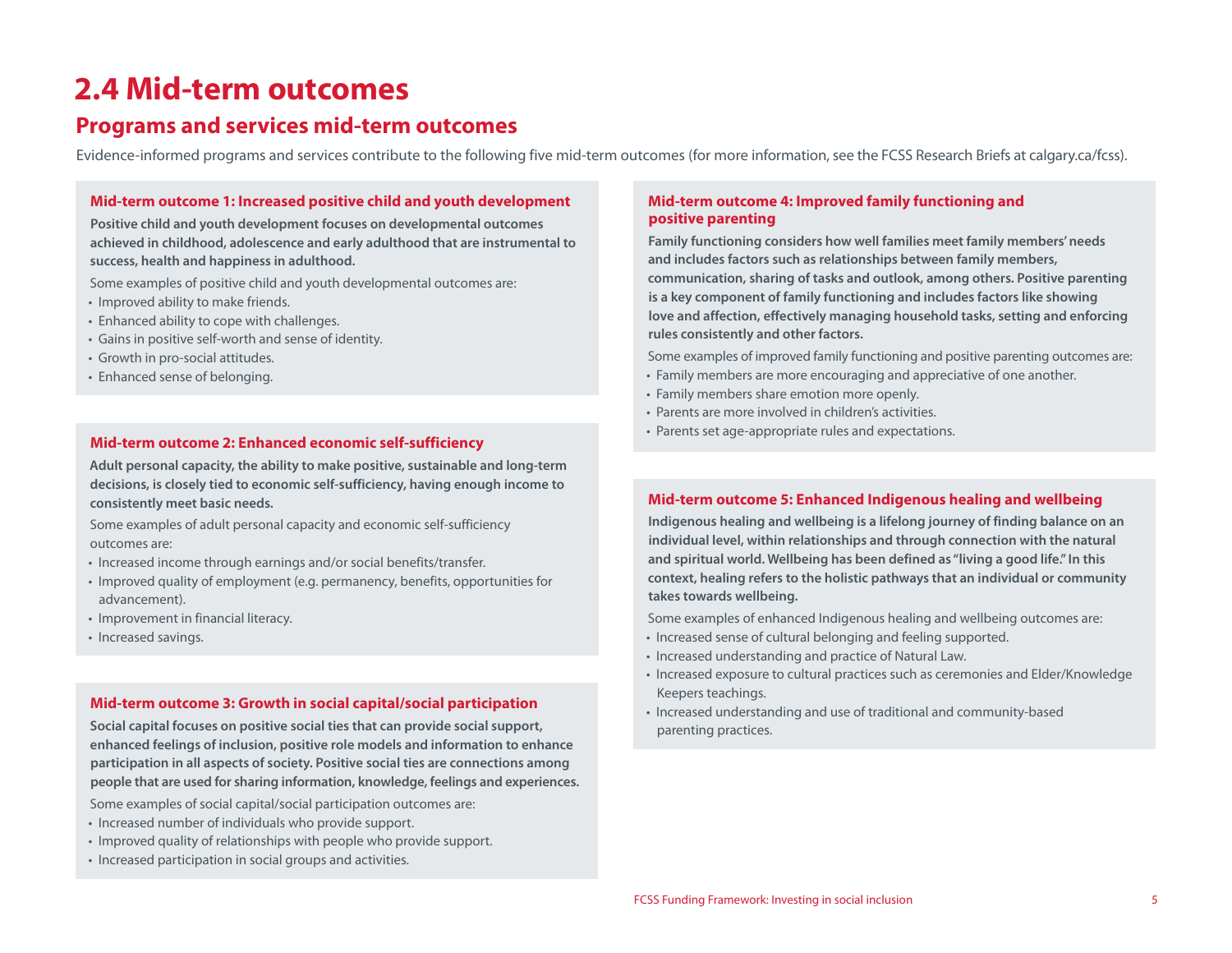

#### **Community development mid-term outcomes**

Evidence-informed community development initiatives contribute to the following three mid-term outcomes (for more information, see the FCSS Research Briefs at calgary.ca/fcss).

#### **Mid-term outcome 1: Increased leadership capacity**

**Residents lead with capacity and confidence.**

- Residents gain experience in leadership roles.
- Residents lead opportunities to increase their leadership skills.
- Residents lead opportunities to increase their leadership knowledge.
- Residents participate in opportunities to increase their leadership knowledge.
- Residents participate in opportunities to increase their leadership skills.

#### **Mid-term outcome 2: Increased sense of belonging**

**Residents connect to each other and their community and have supportive relationships.**

- Residents increase their connection to others through community development initiatives.
- Residents lead community development initiatives.
- Residents increase their participation in community development initiatives.

#### **Mid-term outcome 3: Improved economic participation**

**Residents participate and lead economic opportunities with capacity and confidence.**

- Residents lead economic opportunities.
- Residents participate in economic opportunities.
- Residents develop skills that increase their economic participation.
- Residents access services that increase their economic participation.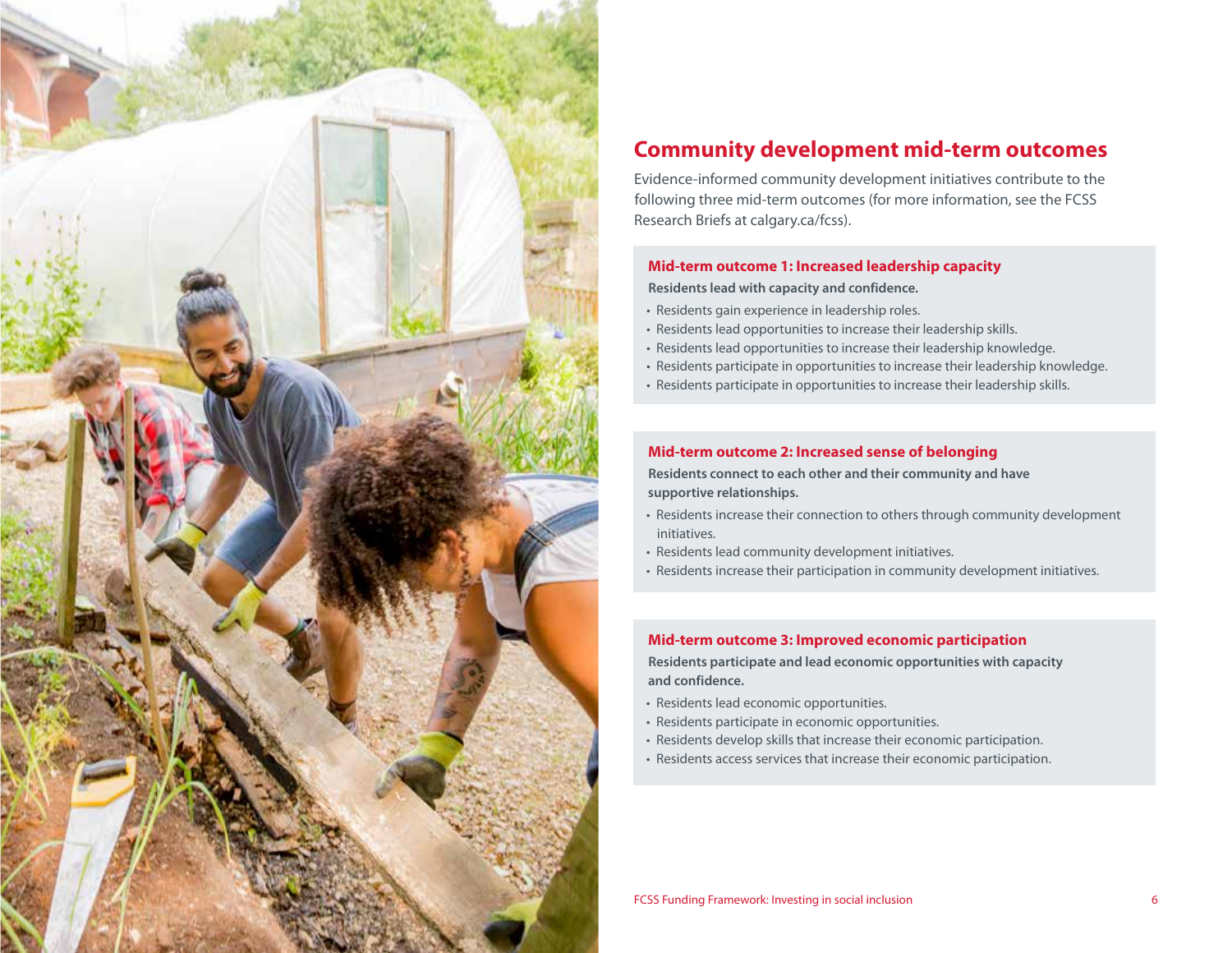

### **Policy and systems change mid-term outcomes**

Evidence-informed policy and systems change initiatives contribute to the following three mid-term outcomes.

#### **Mid-term outcome 1: An equity-based social policy agenda**

**Policy and system change is most effective when organizations work together to advance, and act with/for, populations experiencing vulnerabilities.**

- Increased subject matter expertise through research and collaboration with other experts who are already engaged in advancing an issue.
- Increased subject matter expertise by convening members of the affected priority population groups to share their lived experience.
- Increased coordination by convening and leading a cross-sector, multi-partner collaborative to develop and advance a specific social policy agenda where none exists but where there is a clear and pressing need for, and broad interest in, advocating for such change.
- Reduction of inequities in the specific population by developing and implementing an action plan to be undertaken by the collaborative.

#### **Mid-term outcome 2: Integrated service coordination**

**Service coordination requires policy and system change to take place across multiple institutions and/or governments.**

- Issue identification by convening a collective of organizations serving a specific population group experiencing vulnerabilities to identify issues and opportunities to improve the overall coordination of services.
- Improved outcomes for the specific population by developing and implementing an integrated service coordination plan across multiple partners.

#### **Mid-term outcome 3: Evidence-informed policy and systems change**

**Service providers have information and expertise in the issues facing their clients and can share this information.**

- Increased awareness of local context for emerging and best practices on specific issues among policy stakeholders. Increased response to government requests for expert comment on policy issues within an organizational leader's area of expertise.
- Increased outcome for specific population groups through policies and systems that will have lasting, positive effects.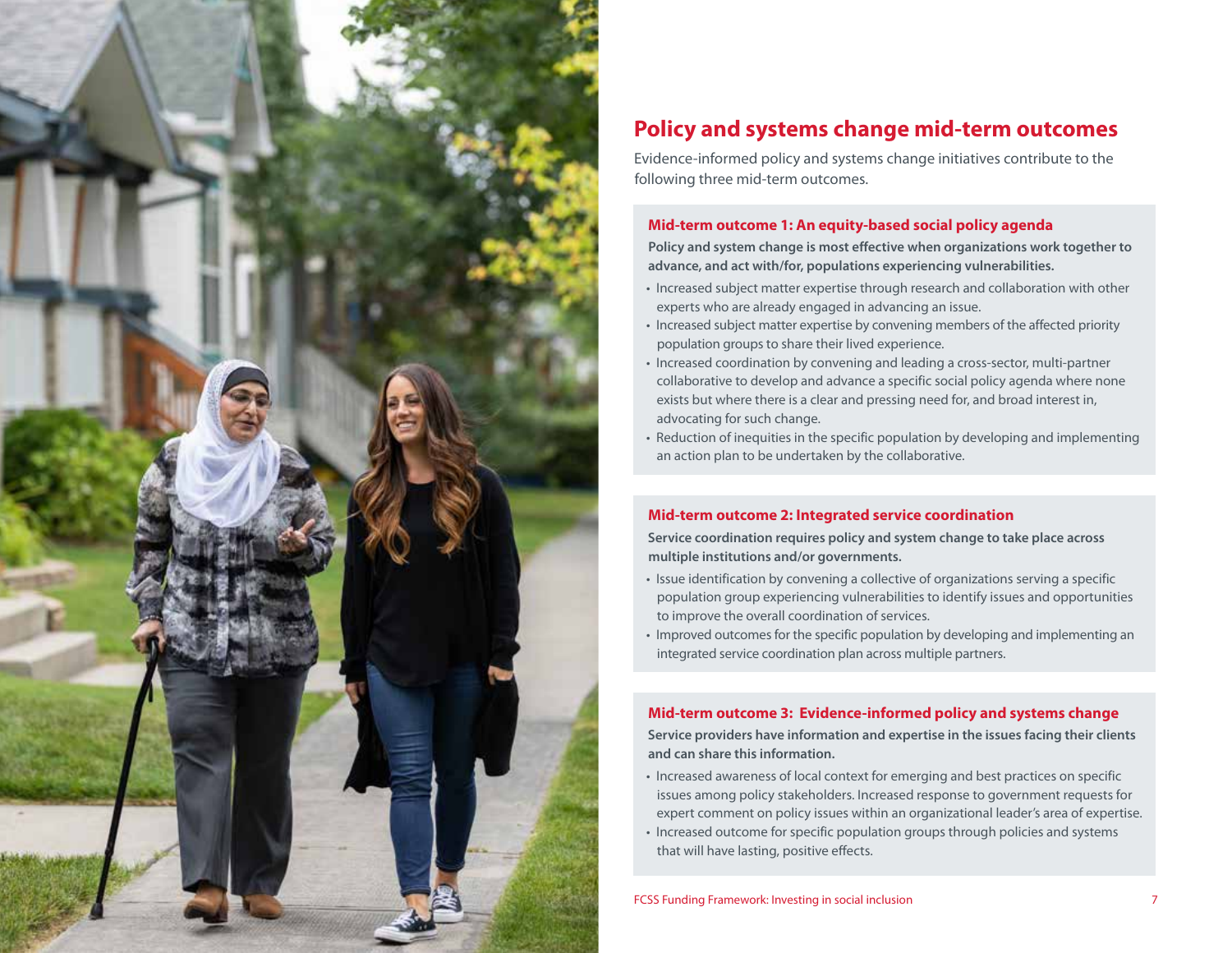

### **2.5 Short-term outcomes**

Short-term outcomes are defined and tracked at the program level, in relation to specific mid-term outcomes described in the previous section. In addition, programs track and report outputs such as the number of participants, volunteers and volunteer hours.

## **2.6 Guiding principles**

The revised FCSS Funding Framework aligns with the City Council-approved Social Wellbeing Principles. These are:

**Equity** – The City will strive to provide equitable services. This includes removing barriers to access and inclusion.

**Truth and reconciliation** – The City will advance the activated and shared process of truth and reconciliation in collaboration with the community.

**Culture** – The City will seek opportunities to grow culture.

**Prevention** – The City will aim to stop problems before they start, using a prevention approach.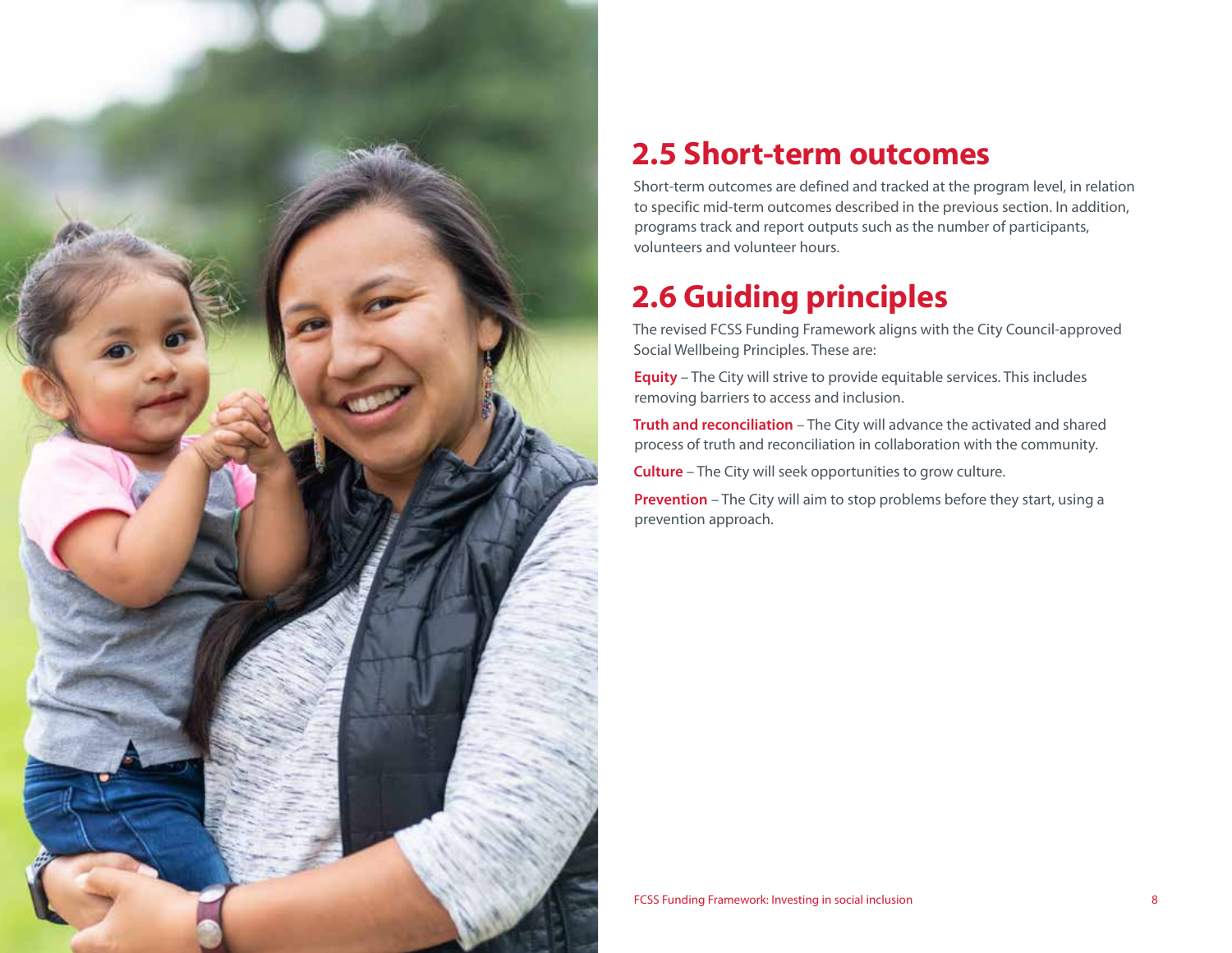

## **3. Monitoring, evaluation and reporting**

Progress towards increasing social inclusion through FCSS funding are tracked using the **FCSS Social Inclusion Indicators** or other measurement tools for neighbourhood strengthening and policy/systems change. Results from these outcome monitoring and evaluation tools are reported to all stakeholders annually. Emerging best and promising practices in prevention are incorporated in the Framework periodically as they become available and innovative funding practices will be part of ongoing quality improvement.

## **4. Conclusion**

Enhancing social inclusion and wellbeing remains the primary focus for The City of Calgary FCSS prevention funding. This Framework is a living document that evolves over time. It incorporates well-documented best and promising practices and responds to emerging trends and drivers of change in the public, private and non-profit sectors. Readers are encouraged to visit **calgary.ca/fcss** for the most up-to-date copy.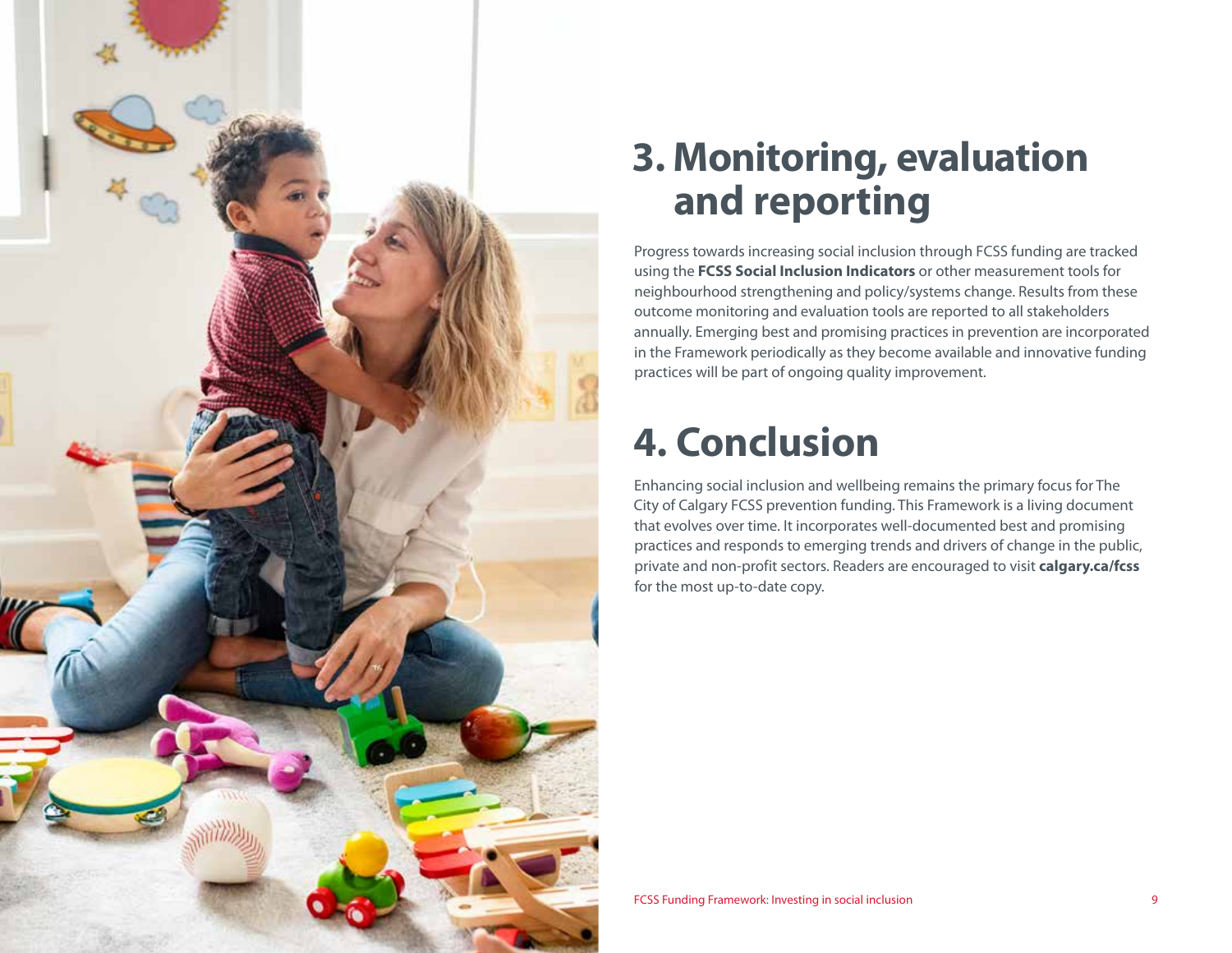

## **References**

- i. FCSS Calgary. 2019. Annual Report. Calgary: City of Calgary, Calgary Neighbourhoods.
- ii. Province of Alberta. n.d. "*Family and Community Support Services Act*. Alberta Regulation 218/1994. With amendments up to and including Alberta Regulation 104/2017." *Family and Community Support Services Act*. Edmonton: Alberta Queen's Printer. http://www.qp.alberta.ca/1266. cfm?page=F03.cfm&leg\_type=Acts&isbncln=0779701542
- iii. Province of Alberta. n.d. "*Family and Community Support Services Regulation*. Alberta Regulation 218/1994. With amendments up to and including Alberta Regulation 104/2017." *Family and Community Support Services Act*. Edmonton: Alberta Queen's Printer. http://www.qp.alberta.ca/documents/ Regs/1994\_218.pdf
- iv. The City of Calgary commissions research briefs to provide guidance from the research, where it exists, to funders and organizations that contribute to FCSS Calgary's long term outcome of increasing social inclusion. Information for the research briefs was gathered through a search of large academic search engines, a review of published research, a search of best and promising practice websites and databases, and a review of articles and websites submitted by FCSS funded organizations. The research briefs are not intended to serve as program development toolkits. Available at calgary.ca/fcss.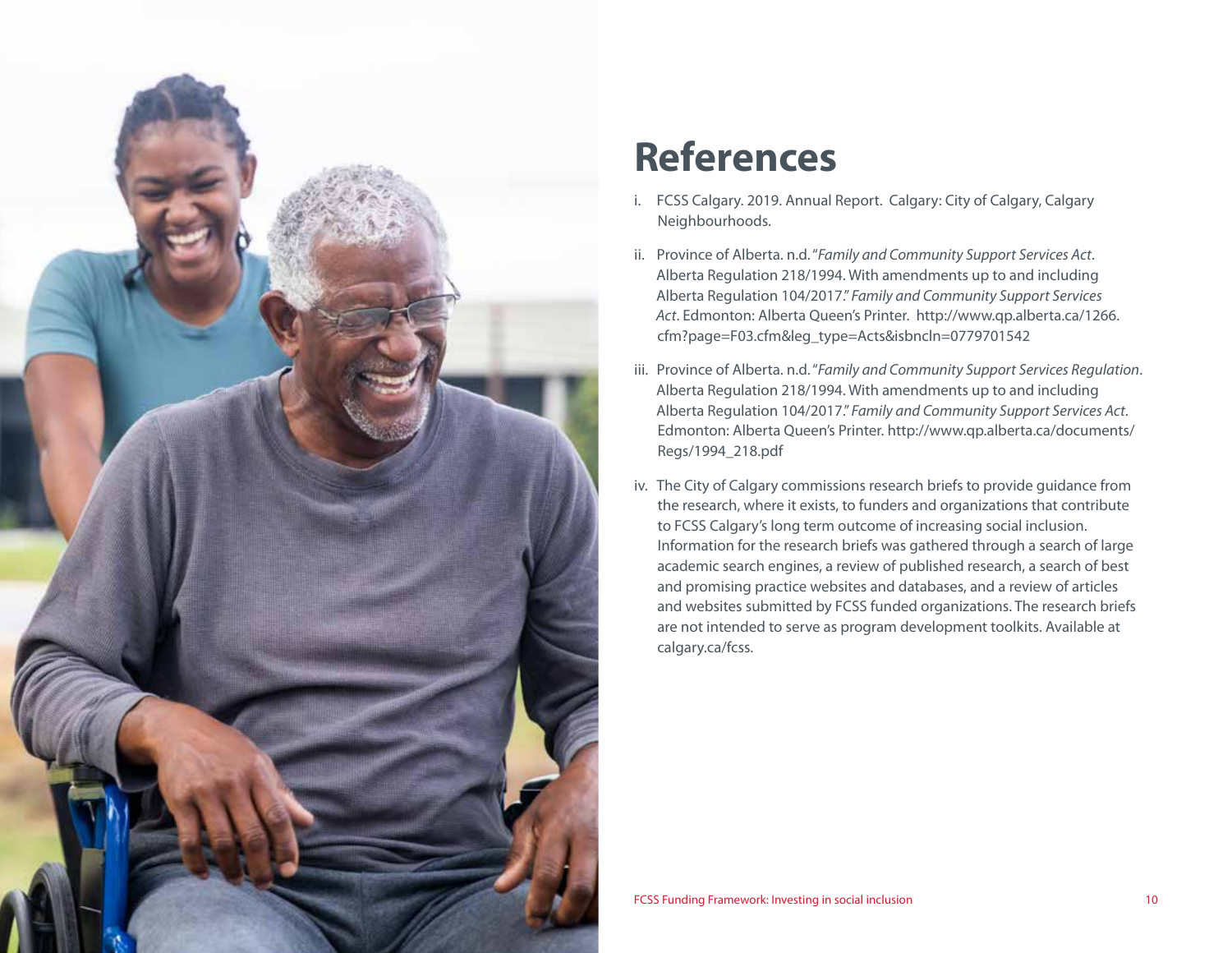## **Appendices Appendix A**

#### **Glossary**

**Evidence-informed** – Practices that are person-centered, meaning the preferences and experiences of individual clients are considered alongside best practices, as defined by quantitative evidence.

**FCSS Social Inclusion Indicators** – Social inclusion indicators are used to measure the impact of FCSS funded-programs. Most of these surveys have been drawn from standardized surveys that have been successfully used in other contexts and jurisdictions. The complete survey package can be found at calgary.ca/fcss.

**Intersectionality** – A framework for conceptualizing a person, group of people, or social problem as affected by several discriminations and disadvantages. An intersectional approach considers the historical, social and political context and recognizes the unique experience of the individual based on the intersection of all relevant grounds. It considers people's overlapping identities and experiences to understand the complexity of prejudices they face.

**Local autonomy** – Within the *FCSS Act* and *Regulation* is the concept of local autonomy. The notion is that municipalities that participate in FCSS will have the ability to use FCSS funds to respond to unique local needs and priorities, while still abiding by the *Act* and *Regulation*.

**Prevention** – The conditions or personal attributes that strengthen the healthy development, wellbeing and safety of individuals across the lifespan and/or communities. Prevention programs deter the onset of a problem, intervene at a very early stage in its development or mitigate risk factors/ strengthen protective factors.

**Priority Population Groups** – For the purpose of FCSS Funding Framework, priority population that are most at risk of social exclusion are:

 **Children/youth** who live alone or are homeless, live in families experiencing chronic low-income, live in dysfunctional families, experience or have experienced or witness or have witnessed abuse and/or trauma, lack interpersonal and social skills, have cognitive deficits and/or emotional or mental health issues, are not engaged in or succeeding at school, experience low sense of belonging in school or community.

**Families** that experience chronic low-income, teen parents, lone parent with low income, few social supports, high household mobility, homelessness, parents with low personal capacity, family dysfunction, experience/have experienced or witness/have witnessed abuse.

 **Indigenous** – Individuals and communities that have been affected by the multigenerational impacts of colonialism, such as the effects of residential schools. These effects may include systemic racism and discrimination, resulting in chronic low income, high mobility, loss of culture and other negative social indicators. Indigenous peoples include First Nations (status, non-status and Bill C-31 individuals), Métis and Inuit people.

 **Newcomers to Canada** who have arrived in the last five years, are refugees, face language/cultural barriers, have low income/unable to obtain employment commensurate with credentials, are stay-at-home parents or seniors, belong to ethnocultural communities with few members in Calgary.

**Seniors** who are 65+, live alone (key risk factor for social isolation, along with 75+), have low income, are single and/or bereaved, are in poor health, experience language/cultural barriers, have transportation difficulties.

**Risk and protective factors** – A risk factor can be defined as a characteristic at the biological, psychological, family, community or cultural level that precedes and is associated with a higher likelihood of problem outcomes. Conversely, a protective factor can be defined as a characteristic at the biological, psychological, family, community or cultural level that is associated with a lower likelihood of problem outcomes or that reduces the negative impact of a risk factor.

**Social inclusion** – The ability to fully participate in, contribute to and benefit from all aspects of society.

**Volunteerism** – An unpaid contribution of time, energy and/or talents to charitable or non-profit organizations, causes, community development activities or help through personal initiative to individuals.